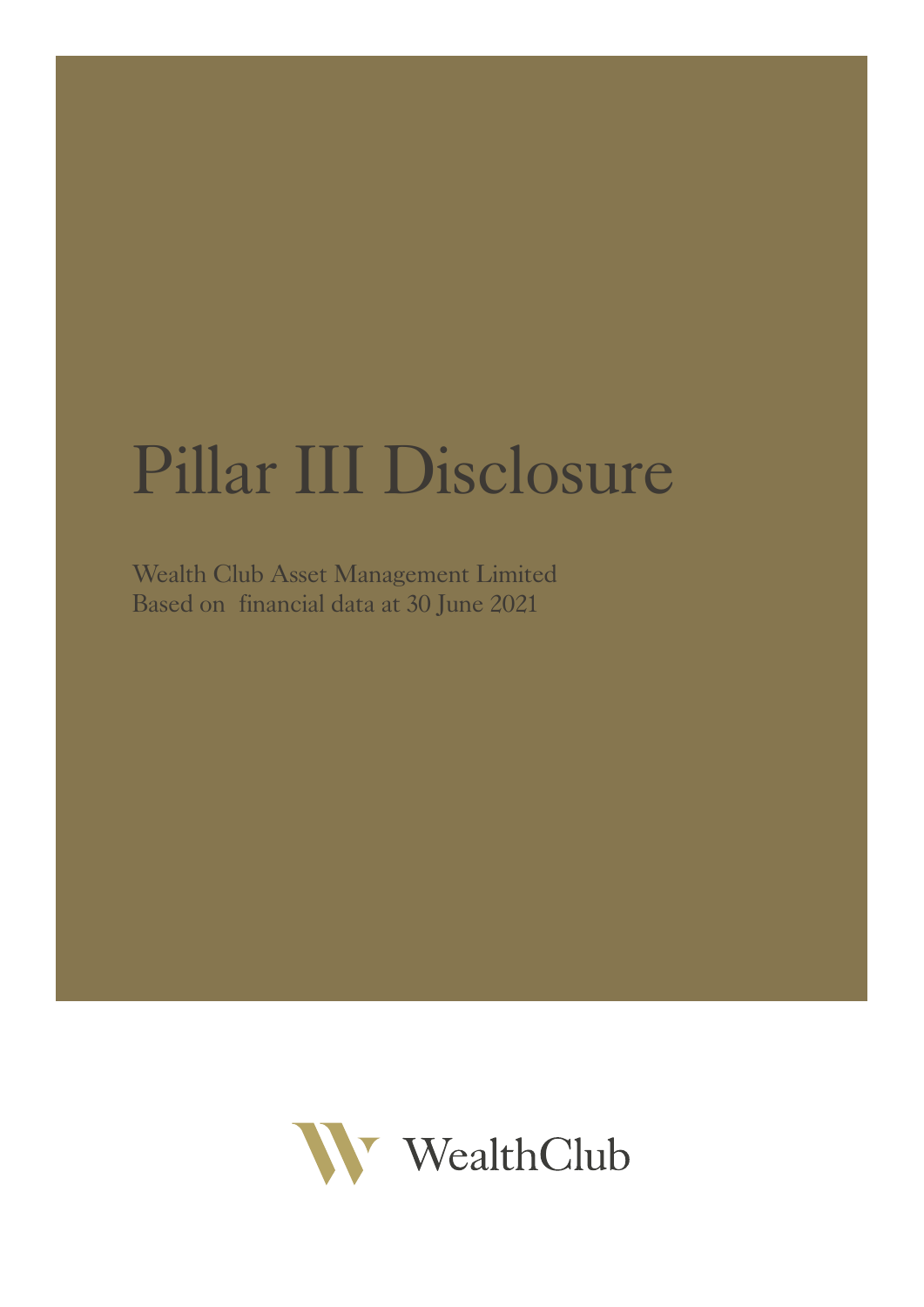## **About this document**

The regulatory framework for capital adequacy consists of three 'Pillars". This document covers the third pillar.

The European Capital Requirements Directive (CRD) sets out the amount and nature of capital an investment firm must maintain to be capitally adequate.

- **Pillar I** sets out the minimum capital amount that meets the firm's credit, market and operational risk.
- **Pillar II** requires firms to consider whether a firm should hold additional capital against risks not covered in Pillar I.
- **Pillar III** requires firms to publicly disclose certain details of their capital, risk exposures, risk assessment processes and remuneration arrangements.

An investment firm must disclose the relevant information required under the Pillar III rules unless the information is believed to be immaterial, proprietary or confidential.

Wealth Club has made no omissions on the grounds that it is immaterial, proprietary or confidential.

## **Frequency and means of disclosure**

These Pillar III Disclosures will be issued on an annual basis, made available on Wealth Club's website.

## **Entities / consolidation group to which this Pillar III disclosure relates**

The capital position of Wealth Club Asset Management Ltd is assessed on a consolidated basis for all regulated firms within a "consolidation group". The companies in the Wealth Club consolidation group are set out below.

Wealth Club Asset Management Ltd is authorised and regulated by the FCA. It is categorised as a limited licence IFPRU €125k investment firm by the FCA for capital adequacy purposes.

In this document, "group" refers to the consolidation group.

| Company                                       | <b>FCA</b><br>register<br>number | Company<br>registration<br>number | <b>Within</b><br>consolidation<br>group? | <b>Principal activity</b>                                                 |
|-----------------------------------------------|----------------------------------|-----------------------------------|------------------------------------------|---------------------------------------------------------------------------|
| <b>Wealth Club</b><br>Limited (parent)        | 725176                           | 09831162                          | Yes                                      | arranging investments on a<br>non-advised basis                           |
| <b>Wealth Club</b><br>Asset<br>Management Ltd | 400139                           | 04522114                          | yes                                      | administration and<br>safeguarding of assets and<br>client money          |
| <b>Wealth Club</b><br>Nominees Ltd            | n/a                              | 11969879                          | no                                       | Provides nominee services<br>only – non trading, non<br>regulated company |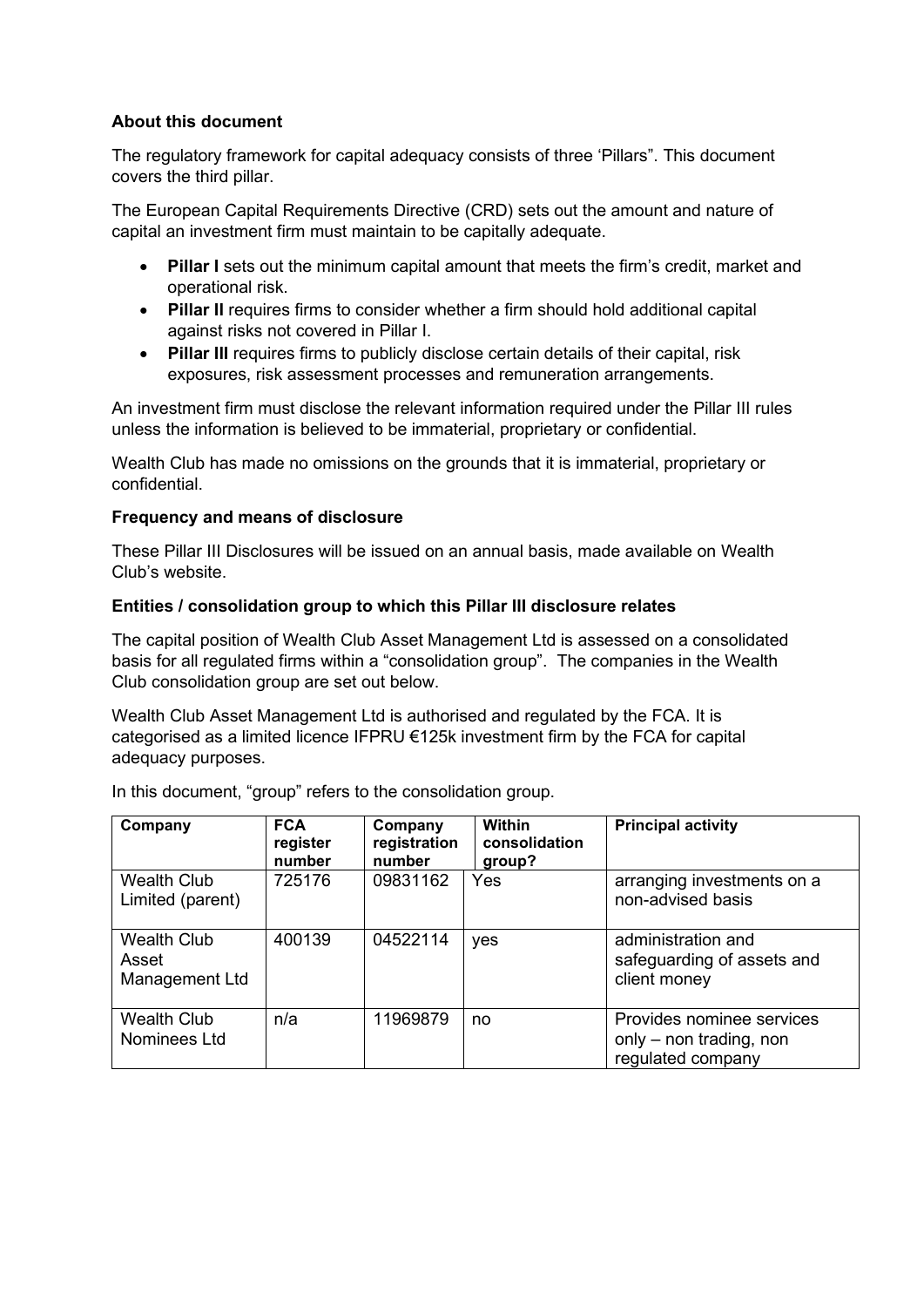## **Regulatory Capital resources and requirements**

The regulatory capital requirements of WCAM are shown in the table below. WCAM's capital requirements are the higher of:

- Base capital requirement of €125,000; or
- The sum of the market & credit risk requirements; or
- The Fixed Overheads Requirement.

WCAM's Pillar 1 Capital Requirement is determined by its fixed overhead requirement.

## *Capital requirement - Pillar 1*

| Consolidation group, at 30 June 2021                 |            |
|------------------------------------------------------|------------|
| Base capital requirement (a)                         | €125,000   |
| Fixed overhead requirement (b)                       | £480,000   |
| Credit risk requirement (c)                          | £260,146   |
| Market risk and settlement risk (d)                  | £0         |
|                                                      |            |
| Own funds Pillar 1 requirement: highest of a or b or | £480,000   |
| (c+d)                                                |            |
| <b>Actual regulatory funds held (CET1)</b>           | £3,704,813 |
| <b>Excess of own funds over Pillar 1 requirement</b> | £3,224,813 |

## **Own funds and capital ratios**

Wealth Club's consolidated regulatory capital consists only of Common Equity Tier 1 capital, the most robust category of financial resources.

WCAM is required to meet the following minimum ratios, based on regulatory capital expressed as a percentage of the Total Risk Exposure Amount (TREA):

- a) Common Equity Tier 1 capital ratio of 4.5%
- b) Tier 1 capital ratio of 6%
- c) total capital ratio of 8%

The ratios are shown below.

|                                                                 | At 30 June 2021 |
|-----------------------------------------------------------------|-----------------|
| Tier 1 regulatory capital                                       | £3,704,813      |
| Total risk exposure amount (TREA)                               | £6,260,149      |
| Common Equity Tier 1 Ratio (CET 1<br>Regulatory capital / TREA) | 59%             |
| Tier 1 capital / TREA                                           | 59%             |
| Total capital / TREA                                            | 59%             |

# **Internal Capital Adequacy Assessment Process (ICAAP)**

WCAM has an ICAAP document that is regularly reviewed. The ICAAP assesses the risks to which the company is exposed and the associated capital requirements.